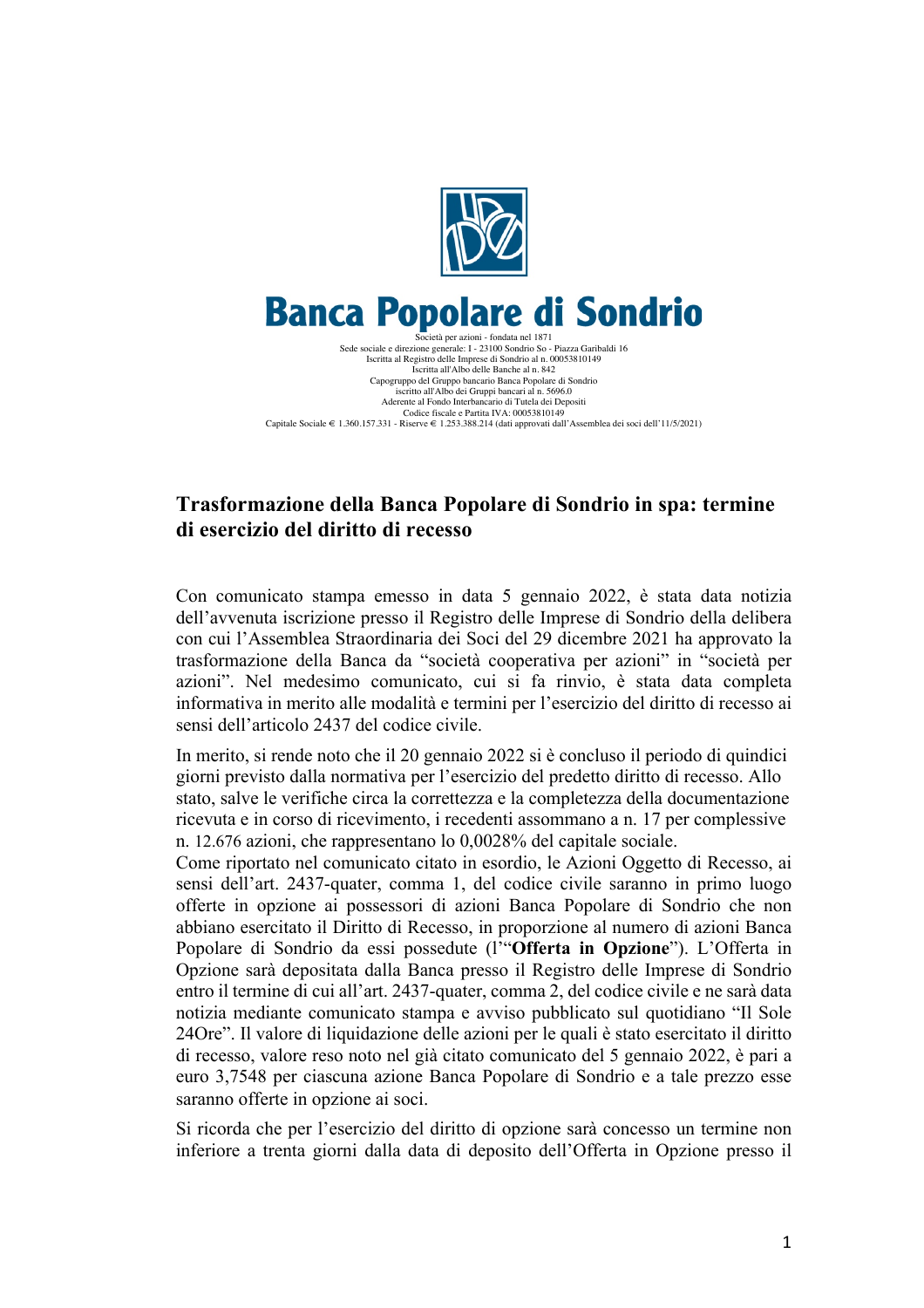Registro delle Imprese di Sondrio. A coloro che eserciteranno il diritto di opzione, purché ne facciano contestuale richiesta, sarà riconosciuto ai sensi dell'art. 2437 quater, comma 3, del codice civile, un diritto di prelazione nell'acquisto delle azioni eventualmente rimaste inoptate all'esito dell'Offerta in Opzione. Qualora il numero delle azioni per le quali fosse richiesta la prelazione fosse superiore al quantitativo di azioni rimaste inoptate all'esito dell'Offerta in Opzione, si procederà al riparto tra tutti i richiedenti in proporzione al numero delle azioni possedute da ciascuno di essi.

Al termine del periodo per l'esercizio del diritto di opzione, la Banca provvederà a renderne noti i risultati e a comunicare, eventualmente, le ulteriori fasi del procedimento di liquidazione che dovessero rendersi necessarie.

## BANCA POPOLARE DI SONDRIO

Sondrio, 21 gennaio 2022

## **CONTATTI SOCIETARI**

Investor Relations Relazioni esterne Dott. Michele Minelli Rag. Paolo Lorenzini 0342-528.745 0342-528.212

michele.minelli@popso.it paolo.lorenzini@popso.it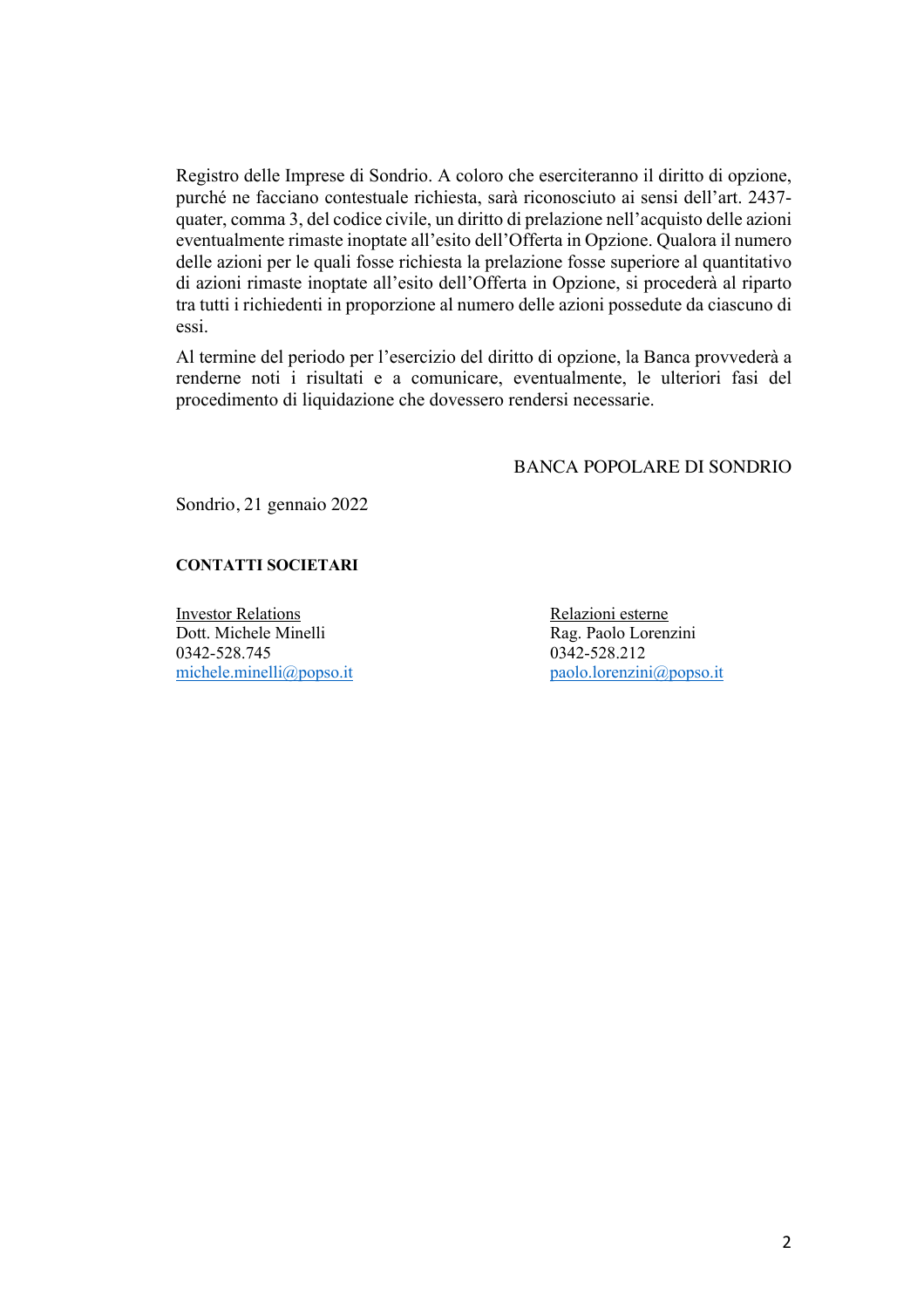

# **Banca Popolare di Sondrio**

Joint-stock company - founded in 1871 Head office and general management: I - 23100 Sondrio So - Piazza Garibaldi 16 Registered in the Register of Companies of Sondrio at no. 00053810149<br>Registered in the Register of Banks under no. 842.<br>Parent Bank of the Banca Popolare di Sondrio Banking Circup, registered in the Register of Banking Gr Member of the Interbank Deposit Protection Fund Tax code and VAT number: 00053810149 Share Capital € 1,360,157,331 - Reserves € 1,253,388,214 (data approved by the Shareholders' Meeting of 11/5/2021

## **Transformation of Banca Popolare di Sondrio into a joint-stock company: end of exercise of the right of withdrawal**

In a press release issued on January 5, 2022, notice was given that the resolution with which the Extraordinary Shareholders' Meeting of December 29, 2021 approved the transformation of the Bank from a "cooperative company limited by shares" into a "joint-stock company" had been registered with the Sondrio Companies Register. In the same press release, to which reference should be made, full information was provided on the procedures and terms for exercising the right of withdrawal pursuant to Article 2437 of the Italian Civil Code.

In this regard, it should be noted that on 20 January 2022 the fifteen-day period provided for by law for the exercise of the aforementioned right of withdrawal ended. At present, subject to verification of the correctness and completeness of the documentation received and in the process of being received, the withdrawing shareholders number 17 for a total of 12,676 shares, representing 0.0028% of the share capital.

As reported in the above mentioned press release, the Withdrawal Shares, pursuant to Article 2437-quater, paragraph 1, of the Civil Code will be first offered as an option to the holders of Banca Popolare di Sondrio shares who have not exercised their Right of Withdrawal, in proportion to the number of Banca Popolare di Sondrio shares they hold (the "**Option Offer**"). The Offering will be filed by the Bank with the Sondrio Companies' Register within the deadline set forth in Article 2437-quater, paragraph 2, of the Italian Civil Code and due notice will be given by